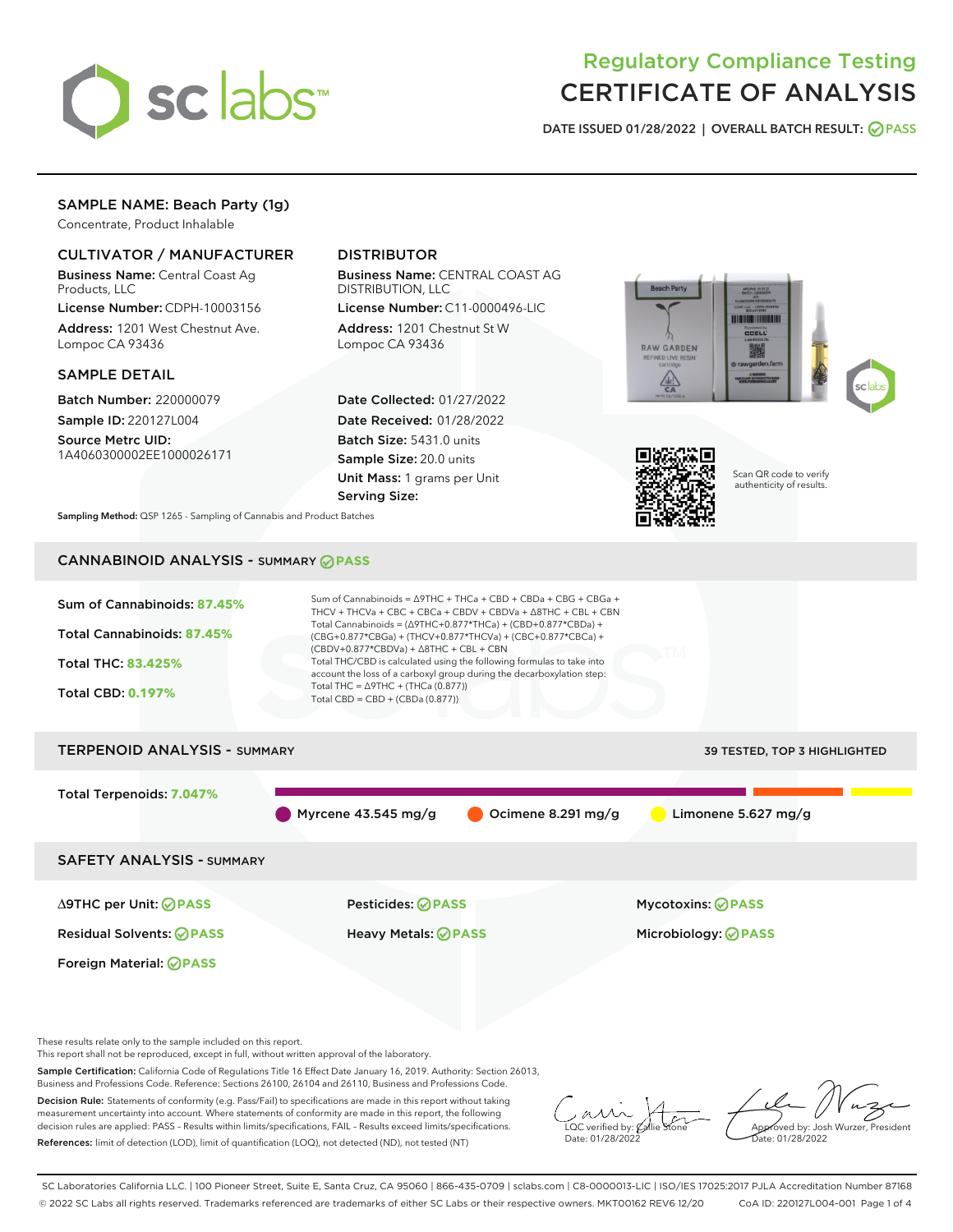



BEACH PARTY (1G) | DATE ISSUED 01/28/2022 | OVERALL BATCH RESULT:  $\bigcirc$  PASS

#### CANNABINOID TEST RESULTS - 01/28/2022 2 PASS

Tested by high-performance liquid chromatography with diode-array detection (HPLC-DAD). **Method:** QSP 1157 - Analysis of Cannabinoids by HPLC-DAD

#### TOTAL CANNABINOIDS: **87.45%**

Total Cannabinoids (Total THC) + (Total CBD) + (Total CBG) + (Total THCV) + (Total CBC) + (Total CBDV) + ∆8THC + CBL + CBN

TOTAL THC: **83.425%** Total THC (∆9THC+0.877\*THCa)

TOTAL CBD: **0.197%**

Total CBD (CBD+0.877\*CBDa)

TOTAL CBG: 2.831% Total CBG (CBG+0.877\*CBGa)

TOTAL THCV: 0.82% Total THCV (THCV+0.877\*THCVa)

TOTAL CBC: ND Total CBC (CBC+0.877\*CBCa)

TOTAL CBDV: ND Total CBDV (CBDV+0.877\*CBDVa)

| <b>COMPOUND</b>            | LOD/LOQ<br>(mg/g) | <b>MEASUREMENT</b><br><b>UNCERTAINTY</b><br>(mg/g) | <b>RESULT</b><br>(mg/g) | <b>RESULT</b><br>(%) |
|----------------------------|-------------------|----------------------------------------------------|-------------------------|----------------------|
| Δ9THC                      | 0.06 / 0.26       | ±28.698                                            | 834.25                  | 83.425               |
| <b>CBG</b>                 | 0.06 / 0.19       | ±1.115                                             | 28.31                   | 2.831                |
| <b>THCV</b>                | 0.1 / 0.2         | ±0.41                                              | 8.2                     | 0.82                 |
| <b>CBD</b>                 | 0.07/0.29         | ±0.091                                             | 1.97                    | 0.197                |
| <b>CBN</b>                 | 0.1/0.3           | ±0.12                                              | 1.8                     | 0.18                 |
| $\triangle$ 8THC           | 0.1 / 0.4         | N/A                                                | <b>ND</b>               | <b>ND</b>            |
| <b>THCa</b>                | 0.05/0.14         | N/A                                                | <b>ND</b>               | <b>ND</b>            |
| <b>THCVa</b>               | 0.07/0.20         | N/A                                                | <b>ND</b>               | <b>ND</b>            |
| <b>CBDa</b>                | 0.02/0.19         | N/A                                                | <b>ND</b>               | <b>ND</b>            |
| <b>CBDV</b>                | 0.04 / 0.15       | N/A                                                | <b>ND</b>               | <b>ND</b>            |
| <b>CBDVa</b>               | 0.03/0.53         | N/A                                                | <b>ND</b>               | <b>ND</b>            |
| <b>CBGa</b>                | 0.1 / 0.2         | N/A                                                | <b>ND</b>               | <b>ND</b>            |
| <b>CBL</b>                 | 0.06 / 0.24       | N/A                                                | <b>ND</b>               | <b>ND</b>            |
| <b>CBC</b>                 | 0.2 / 0.5         | N/A                                                | <b>ND</b>               | <b>ND</b>            |
| <b>CBCa</b>                | 0.07 / 0.28       | N/A                                                | <b>ND</b>               | <b>ND</b>            |
| <b>SUM OF CANNABINOIDS</b> |                   |                                                    | 874.5 mg/g              | 87.45%               |

#### **UNIT MASS: 1 grams per Unit**

| ∆9THC per Unit                         | 1100 per-package limit | 834.25 mg/unit  | <b>PASS</b> |
|----------------------------------------|------------------------|-----------------|-------------|
| <b>Total THC per Unit</b>              |                        | 834.25 mg/unit  |             |
| <b>CBD per Unit</b>                    |                        | $1.97$ mg/unit  |             |
| <b>Total CBD per Unit</b>              |                        | $1.97$ mg/unit  |             |
| <b>Sum of Cannabinoids</b><br>per Unit |                        | 874.5 mg/unit   |             |
| <b>Total Cannabinoids</b><br>per Unit  |                        | $874.5$ mg/unit |             |

| <b>COMPOUND</b>         | LOD/LOQ<br>(mg/g) | <b>MEASUREMENT</b><br><b>UNCERTAINTY</b><br>(mg/g) | <b>RESULT</b><br>(mg/g)                         | <b>RESULT</b><br>$(\%)$ |
|-------------------------|-------------------|----------------------------------------------------|-------------------------------------------------|-------------------------|
| <b>Myrcene</b>          | 0.008 / 0.025     | ±0.5617                                            | 43.545                                          | 4.3545                  |
| Ocimene                 | 0.011 / 0.038     | ±0.2661                                            | 8.291                                           | 0.8291                  |
| Limonene                | 0.005 / 0.016     | ±0.0805                                            | 5.627                                           | 0.5627                  |
| $\beta$ Caryophyllene   | 0.004 / 0.012     | ±0.1210                                            | 3.399                                           | 0.3399                  |
| Linalool                | 0.009 / 0.032     | ±0.0682                                            | 1.794                                           | 0.1794                  |
| <b>B</b> Pinene         | 0.004 / 0.014     | ±0.0165                                            | 1.434                                           | 0.1434                  |
| $\alpha$ Pinene         | 0.005 / 0.017     | ±0.0121                                            | 1.402                                           | 0.1402                  |
| $\alpha$ Humulene       | 0.009 / 0.029     | ±0.0329                                            | 1.025                                           | 0.1025                  |
| Guaiol                  | 0.009 / 0.030     | ±0.0323                                            | 0.685                                           | 0.0685                  |
| Terpinolene             | 0.008 / 0.026     | ±0.0129                                            | 0.630                                           | 0.0630                  |
| $\alpha$ Bisabolol      | 0.008 / 0.026     | ±0.0285                                            | 0.533                                           | 0.0533                  |
| Nerolidol               | 0.009 / 0.028     | ±0.0264                                            | 0.419                                           | 0.0419                  |
| trans-β-Farnesene       | 0.008 / 0.025     | ±0.0132                                            | 0.372                                           | 0.0372                  |
| Terpineol               | 0.016 / 0.055     | ±0.0209                                            | 0.340                                           | 0.0340                  |
| Fenchol                 | 0.010 / 0.034     | ±0.0120                                            | 0.311                                           | 0.0311                  |
| Valencene               | 0.009 / 0.030     | ±0.0155                                            | 0.225                                           | 0.0225                  |
| Camphene                | 0.005 / 0.015     | ±0.0015                                            | 0.128                                           | 0.0128                  |
| Fenchone                | 0.009 / 0.028     | ±0.0031                                            | 0.106                                           | 0.0106                  |
| <b>Borneol</b>          | 0.005 / 0.016     | ±0.0038                                            | 0.091                                           | 0.0091                  |
| $\alpha$ Phellandrene   | 0.006 / 0.020     | ±0.0005                                            | 0.034                                           | 0.0034                  |
| $\gamma$ Terpinene      | 0.006 / 0.018     | ±0.0006                                            | 0.034                                           | 0.0034                  |
| $\alpha$ Terpinene      | 0.005 / 0.017     | ±0.0003                                            | 0.023                                           | 0.0023                  |
| 3 Carene                | 0.005 / 0.018     | ±0.0003                                            | 0.022                                           | 0.0022                  |
| Sabinene                | 0.004 / 0.014     | N/A                                                | <loq< th=""><th><loq< th=""></loq<></th></loq<> | <loq< th=""></loq<>     |
| Caryophyllene<br>Oxide  | 0.010 / 0.033     | N/A                                                | <loq< th=""><th><loq< th=""></loq<></th></loq<> | <loq< th=""></loq<>     |
| p-Cymene                | 0.005 / 0.016     | N/A                                                | <b>ND</b>                                       | ND                      |
| Eucalyptol              | 0.006 / 0.018     | N/A                                                | <b>ND</b>                                       | ND                      |
| Sabinene Hydrate        | 0.006 / 0.022     | N/A                                                | <b>ND</b>                                       | <b>ND</b>               |
| (-)-Isopulegol          | 0.005 / 0.016     | N/A                                                | ND                                              | ND                      |
| Camphor                 | 0.006 / 0.019     | N/A                                                | ND                                              | ND                      |
| Isoborneol              | 0.004 / 0.012     | N/A                                                | ND                                              | ND                      |
| Menthol                 | 0.008 / 0.025     | N/A                                                | ND                                              | ND                      |
| Nerol                   | 0.003 / 0.011     | N/A                                                | ND                                              | ND                      |
| Citronellol             | 0.003 / 0.010     | N/A                                                | <b>ND</b>                                       | ND                      |
| R-(+)-Pulegone          | 0.003 / 0.011     | N/A                                                | ND                                              | ND                      |
| Geraniol                | 0.002 / 0.007     | N/A                                                | ND                                              | ND                      |
| <b>Geranyl Acetate</b>  | 0.004 / 0.014     | N/A                                                | <b>ND</b>                                       | ND                      |
| $\alpha$ Cedrene        | 0.005 / 0.016     | N/A                                                | ND                                              | ND                      |
| Cedrol                  | 0.008 / 0.027     | N/A                                                | ND                                              | ND                      |
| <b>TOTAL TERPENOIDS</b> |                   |                                                    | 70.470 mg/g                                     | 7.047%                  |

SC Laboratories California LLC. | 100 Pioneer Street, Suite E, Santa Cruz, CA 95060 | 866-435-0709 | sclabs.com | C8-0000013-LIC | ISO/IES 17025:2017 PJLA Accreditation Number 87168 © 2022 SC Labs all rights reserved. Trademarks referenced are trademarks of either SC Labs or their respective owners. MKT00162 REV6 12/20 CoA ID: 220127L004-001 Page 2 of 4

## TERPENOID TEST RESULTS - 01/28/2022

Terpene analysis utilizing gas chromatography-flame ionization detection (GC-FID). **Method:** QSP 1192 - Analysis of Terpenoids by GC-FID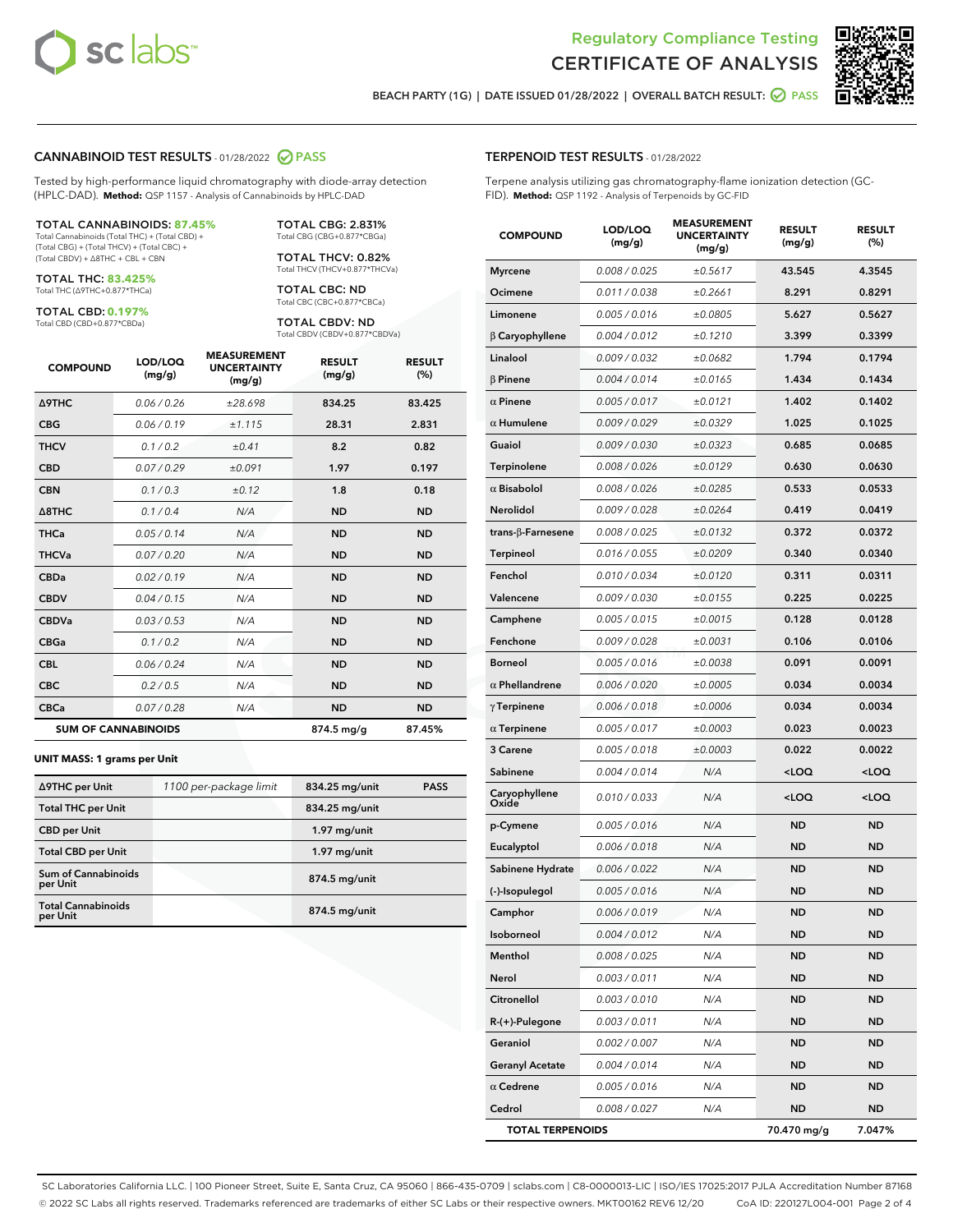



BEACH PARTY (1G) | DATE ISSUED 01/28/2022 | OVERALL BATCH RESULT: ● PASS

## CATEGORY 1 PESTICIDE TEST RESULTS - 01/28/2022 2 PASS

Pesticide and plant growth regulator analysis utilizing high-performance liquid chromatography-mass spectrometry (HPLC-MS) or gas chromatography-mass spectrometry (GC-MS). \*GC-MS utilized where indicated. **Method:** QSP 1212 - Analysis of Pesticides and Mycotoxins by LC-MS or QSP 1213 - Analysis of Pesticides by GC-MS

| <b>COMPOUND</b>             | LOD/LOQ<br>$(\mu g/g)$ | <b>ACTION</b><br><b>LIMIT</b><br>$(\mu g/g)$ | <b>MEASUREMENT</b><br><b>UNCERTAINTY</b><br>$(\mu g/g)$ | <b>RESULT</b><br>$(\mu g/g)$ | <b>RESULT</b> |
|-----------------------------|------------------------|----------------------------------------------|---------------------------------------------------------|------------------------------|---------------|
| Aldicarb                    | 0.03 / 0.08            | $\geq$ LOD                                   | N/A                                                     | <b>ND</b>                    | <b>PASS</b>   |
| Carbofuran                  | 0.02/0.05              | $>$ LOD                                      | N/A                                                     | <b>ND</b>                    | <b>PASS</b>   |
| Chlordane*                  | 0.03 / 0.08            | $\ge$ LOD                                    | N/A                                                     | <b>ND</b>                    | <b>PASS</b>   |
| Chlorfenapyr*               | 0.03/0.10              | $>$ LOD                                      | N/A                                                     | <b>ND</b>                    | <b>PASS</b>   |
| Chlorpyrifos                | 0.02 / 0.06            | $\ge$ LOD                                    | N/A                                                     | <b>ND</b>                    | <b>PASS</b>   |
| Coumaphos                   | 0.02 / 0.07            | $\ge$ LOD                                    | N/A                                                     | <b>ND</b>                    | <b>PASS</b>   |
| Daminozide                  | 0.02 / 0.07            | $\ge$ LOD                                    | N/A                                                     | <b>ND</b>                    | <b>PASS</b>   |
| <b>DDVP</b><br>(Dichlorvos) | 0.03/0.09              | $\ge$ LOD                                    | N/A                                                     | <b>ND</b>                    | <b>PASS</b>   |
| Dimethoate                  | 0.03/0.08              | $>$ LOD                                      | N/A                                                     | <b>ND</b>                    | <b>PASS</b>   |
| Ethoprop(hos)               | 0.03/0.10              | $\ge$ LOD                                    | N/A                                                     | <b>ND</b>                    | <b>PASS</b>   |
| Etofenprox                  | 0.02 / 0.06            | $\ge$ LOD                                    | N/A                                                     | <b>ND</b>                    | <b>PASS</b>   |
| Fenoxycarb                  | 0.03 / 0.08            | $\ge$ LOD                                    | N/A                                                     | <b>ND</b>                    | <b>PASS</b>   |
| Fipronil                    | 0.03/0.08              | $>$ LOD                                      | N/A                                                     | <b>ND</b>                    | <b>PASS</b>   |
| Imazalil                    | 0.02 / 0.06            | $\ge$ LOD                                    | N/A                                                     | <b>ND</b>                    | <b>PASS</b>   |
| <b>Methiocarb</b>           | 0.02 / 0.07            | $\ge$ LOD                                    | N/A                                                     | <b>ND</b>                    | <b>PASS</b>   |
| Methyl<br>parathion         | 0.03/0.10              | $\ge$ LOD                                    | N/A                                                     | <b>ND</b>                    | <b>PASS</b>   |
| <b>Mevinphos</b>            | 0.03/0.09              | $>$ LOD                                      | N/A                                                     | <b>ND</b>                    | <b>PASS</b>   |
| Paclobutrazol               | 0.02 / 0.05            | $\ge$ LOD                                    | N/A                                                     | <b>ND</b>                    | <b>PASS</b>   |
| Propoxur                    | 0.03/0.09              | $\ge$ LOD                                    | N/A                                                     | <b>ND</b>                    | <b>PASS</b>   |
| Spiroxamine                 | 0.03 / 0.08            | $\ge$ LOD                                    | N/A                                                     | <b>ND</b>                    | <b>PASS</b>   |
| Thiacloprid                 | 0.03/0.10              | $\ge$ LOD                                    | N/A                                                     | <b>ND</b>                    | <b>PASS</b>   |

#### CATEGORY 2 PESTICIDE TEST RESULTS - 01/28/2022 PASS

| <b>COMPOUND</b>          | LOD/LOQ<br>$(\mu g/g)$ | <b>ACTION</b><br><b>LIMIT</b><br>$(\mu g/g)$ | <b>MEASUREMENT</b><br><b>UNCERTAINTY</b><br>$(\mu g/g)$ | <b>RESULT</b><br>$(\mu g/g)$ | <b>RESULT</b> |
|--------------------------|------------------------|----------------------------------------------|---------------------------------------------------------|------------------------------|---------------|
| Abamectin                | 0.03/0.10              | 0.1                                          | N/A                                                     | <b>ND</b>                    | <b>PASS</b>   |
| Acephate                 | 0.02/0.07              | 0.1                                          | N/A                                                     | <b>ND</b>                    | <b>PASS</b>   |
| Acequinocyl              | 0.02/0.07              | 0.1                                          | N/A                                                     | <b>ND</b>                    | <b>PASS</b>   |
| Acetamiprid              | 0.02/0.05              | 0.1                                          | N/A                                                     | <b>ND</b>                    | <b>PASS</b>   |
| Azoxystrobin             | 0.02/0.07              | 0.1                                          | N/A                                                     | <b>ND</b>                    | <b>PASS</b>   |
| <b>Bifenazate</b>        | 0.01/0.04              | 0.1                                          | N/A                                                     | <b>ND</b>                    | <b>PASS</b>   |
| <b>Bifenthrin</b>        | 0.02 / 0.05            | 3                                            | N/A                                                     | <b>ND</b>                    | <b>PASS</b>   |
| <b>Boscalid</b>          | 0.03/0.09              | 0.1                                          | N/A                                                     | <b>ND</b>                    | <b>PASS</b>   |
| Captan                   | 0.19/0.57              | 0.7                                          | N/A                                                     | <b>ND</b>                    | <b>PASS</b>   |
| Carbaryl                 | 0.02/0.06              | 0.5                                          | N/A                                                     | <b>ND</b>                    | <b>PASS</b>   |
| Chlorantranilip-<br>role | 0.04/0.12              | 10                                           | N/A                                                     | <b>ND</b>                    | <b>PASS</b>   |
| Clofentezine             | 0.03/0.09              | 0.1                                          | N/A                                                     | <b>ND</b>                    | <b>PASS</b>   |

| <b>CATEGORY 2 PESTICIDE TEST RESULTS</b> - 01/28/2022 continued |  |
|-----------------------------------------------------------------|--|
|-----------------------------------------------------------------|--|

| <b>COMPOUND</b>               | LOD/LOQ<br>(µg/g) | <b>ACTION</b><br>LIMIT<br>$(\mu g/g)$ | <b>MEASUREMENT</b><br><b>UNCERTAINTY</b><br>$(\mu g/g)$ | <b>RESULT</b><br>(µg/g) | <b>RESULT</b> |
|-------------------------------|-------------------|---------------------------------------|---------------------------------------------------------|-------------------------|---------------|
| Cyfluthrin                    | 0.12 / 0.38       | 2                                     | N/A                                                     | <b>ND</b>               | <b>PASS</b>   |
| Cypermethrin                  | 0.11 / 0.32       | 1                                     | N/A                                                     | <b>ND</b>               | <b>PASS</b>   |
| Diazinon                      | 0.02 / 0.05       | 0.1                                   | N/A                                                     | ND                      | PASS          |
| Dimethomorph                  | 0.03 / 0.09       | $\overline{2}$                        | N/A                                                     | <b>ND</b>               | <b>PASS</b>   |
| Etoxazole                     | 0.02 / 0.06       | 0.1                                   | N/A                                                     | ND                      | <b>PASS</b>   |
| Fenhexamid                    | 0.03 / 0.09       | 0.1                                   | N/A                                                     | ND                      | <b>PASS</b>   |
| Fenpyroximate                 | 0.02 / 0.06       | 0.1                                   | N/A                                                     | <b>ND</b>               | <b>PASS</b>   |
| Flonicamid                    | 0.03 / 0.10       | 0.1                                   | N/A                                                     | <b>ND</b>               | <b>PASS</b>   |
| Fludioxonil                   | 0.03 / 0.10       | 0.1                                   | N/A                                                     | <b>ND</b>               | <b>PASS</b>   |
| Hexythiazox                   | 0.02 / 0.07       | 0.1                                   | N/A                                                     | ND                      | <b>PASS</b>   |
| Imidacloprid                  | 0.04 / 0.11       | 5                                     | N/A                                                     | <b>ND</b>               | <b>PASS</b>   |
| Kresoxim-methyl               | 0.02 / 0.07       | 0.1                                   | N/A                                                     | ND                      | <b>PASS</b>   |
| Malathion                     | 0.03 / 0.09       | 0.5                                   | N/A                                                     | ND                      | <b>PASS</b>   |
| Metalaxyl                     | 0.02 / 0.07       | $\overline{2}$                        | N/A                                                     | <b>ND</b>               | <b>PASS</b>   |
| Methomyl                      | 0.03 / 0.10       | 1                                     | N/A                                                     | <b>ND</b>               | <b>PASS</b>   |
| Myclobutanil                  | 0.03 / 0.09       | 0.1                                   | N/A                                                     | ND                      | <b>PASS</b>   |
| <b>Naled</b>                  | 0.02 / 0.07       | 0.1                                   | N/A                                                     | ND                      | <b>PASS</b>   |
| Oxamyl                        | 0.04 / 0.11       | 0.5                                   | N/A                                                     | ND                      | <b>PASS</b>   |
| Pentachloronitro-<br>benzene* | 0.03/0.09         | 0.1                                   | N/A                                                     | ND                      | <b>PASS</b>   |
| Permethrin                    | 0.04 / 0.12       | 0.5                                   | N/A                                                     | ND                      | <b>PASS</b>   |
| Phosmet                       | 0.03 / 0.10       | 0.1                                   | N/A                                                     | <b>ND</b>               | <b>PASS</b>   |
| Piperonylbu-<br>toxide        | 0.02 / 0.07       | 3                                     | N/A                                                     | ND                      | <b>PASS</b>   |
| Prallethrin                   | 0.03 / 0.08       | 0.1                                   | N/A                                                     | <b>ND</b>               | <b>PASS</b>   |
| Propiconazole                 | 0.02 / 0.07       | 0.1                                   | N/A                                                     | ND                      | <b>PASS</b>   |
| Pyrethrins                    | 0.04 / 0.12       | 0.5                                   | N/A                                                     | ND                      | <b>PASS</b>   |
| Pyridaben                     | 0.02 / 0.07       | 0.1                                   | N/A                                                     | ND                      | <b>PASS</b>   |
| Spinetoram                    | 0.02 / 0.07       | 0.1                                   | N/A                                                     | ND                      | <b>PASS</b>   |
| Spinosad                      | 0.02 / 0.07       | 0.1                                   | N/A                                                     | ND                      | <b>PASS</b>   |
| Spiromesifen                  | 0.02 / 0.05       | 0.1                                   | N/A                                                     | ND                      | <b>PASS</b>   |
| Spirotetramat                 | 0.02 / 0.06       | 0.1                                   | N/A                                                     | ND                      | <b>PASS</b>   |
| Tebuconazole                  | 0.02 / 0.07       | 0.1                                   | N/A                                                     | ND                      | <b>PASS</b>   |
| Thiamethoxam                  | 0.03 / 0.10       | 5                                     | N/A                                                     | ND                      | <b>PASS</b>   |
| Trifloxystrobin               | 0.03 / 0.08       | 0.1                                   | N/A                                                     | ND                      | <b>PASS</b>   |

SC Laboratories California LLC. | 100 Pioneer Street, Suite E, Santa Cruz, CA 95060 | 866-435-0709 | sclabs.com | C8-0000013-LIC | ISO/IES 17025:2017 PJLA Accreditation Number 87168 © 2022 SC Labs all rights reserved. Trademarks referenced are trademarks of either SC Labs or their respective owners. MKT00162 REV6 12/20 CoA ID: 220127L004-001 Page 3 of 4